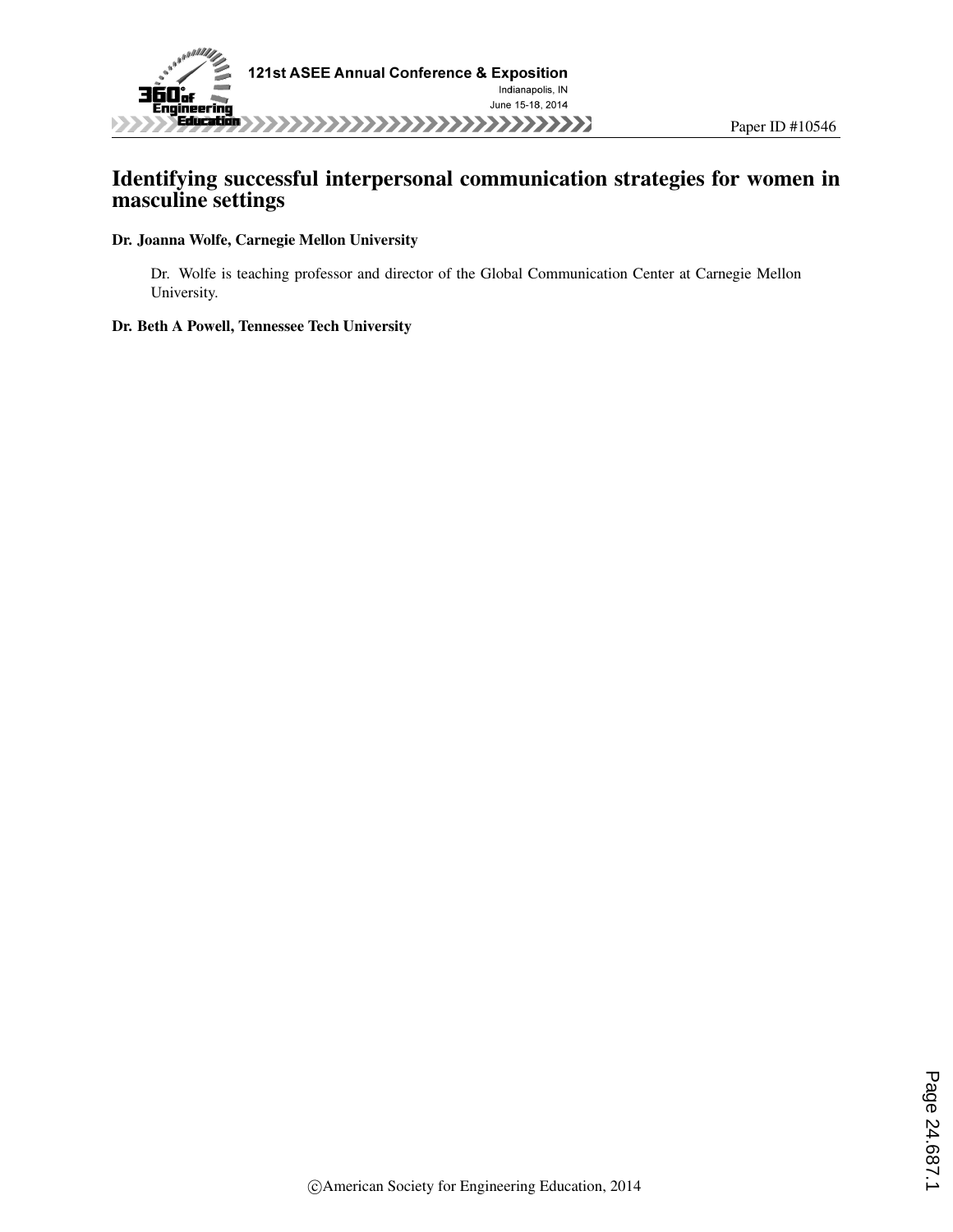# **"Facts matter; feelings don't matter": Identifying successful interpersonal communication strategies for women in engineering teams**

#### **Abstract**

Women in masculine fields such as engineering often face a paradox when it comes to interpersonal communication: if they speak like a woman they may be perceived as weak or emotional, but if they speak and act like a man they may be perceived as difficult to work with. This project attempts to uncover the tacit knowledge that successful engineering women have accumulated about communicating successfully as an engineer so that we can pass this knowledge down to students. Discourse completion interviews with 23 female engineering professionals and 19 female undergraduates asked participants to identify how they would respond to situations where a teammate is dominating a project. We find that while students tend to either avoid conflict or correct teammates' behaviors, professional engineers used structured, semi-formal procedures and appealed to team and individual goals to drive the conversation forward. They focused on presenting solutions, rather than dwelling on problems, and avoided mentioning feelings or needs to prevent appearing emotional. We also found that professional women strategically used flattery to accomplish their ends and rehearsed difficult conversations. Such strategies need to be shared with engineering undergraduates to help them develop and draw upon range of successful interpersonal strategies for handling difficult situations.

#### **1. Introduction**

*I think we all start out—we want to communicate in the style that's comfortable for us and what comes natural…I think what you learn over time is that you have to adapt to whoever and whatever you're dealing with, and it may not be what's comfortable for you, but it's what they need and how they will respond. (White female engineering professional)*

When it comes to interpersonal communication, women in engineering have to navigate uncomfortable terrain. If they speak and act in ways that are noticeably feminine, they are likely to receive negative attention and be perceived as weak, insecure, or emotional [1, 2]. However, if they act and speak just like the men around them, there is evidence that they will be perceived as unlikeable and difficult to work with [3, 4]. As the epigraph above suggests, women can benefit by adapting their communication style to one that their male colleagues will respond positively to. But how do they go about doing this?

Our project is based upon the assumption that women who have been successful in engineering schools and workplaces have developed *tacit knowledge* (assumptions, habits, and strategies that individuals know but usually cannot articulate explicitly) about how to interact successfully in this environment [5]. Although tacit knowledge is difficult to uncover and communicate, recent research suggests that it can be made explicit and successfully communicated to novices [6, 7] and that women attach particular importance to acquiring tacit knowledge [8]. In the case of women undergraduates in engineering, we believe that understanding the tacit knowledge of how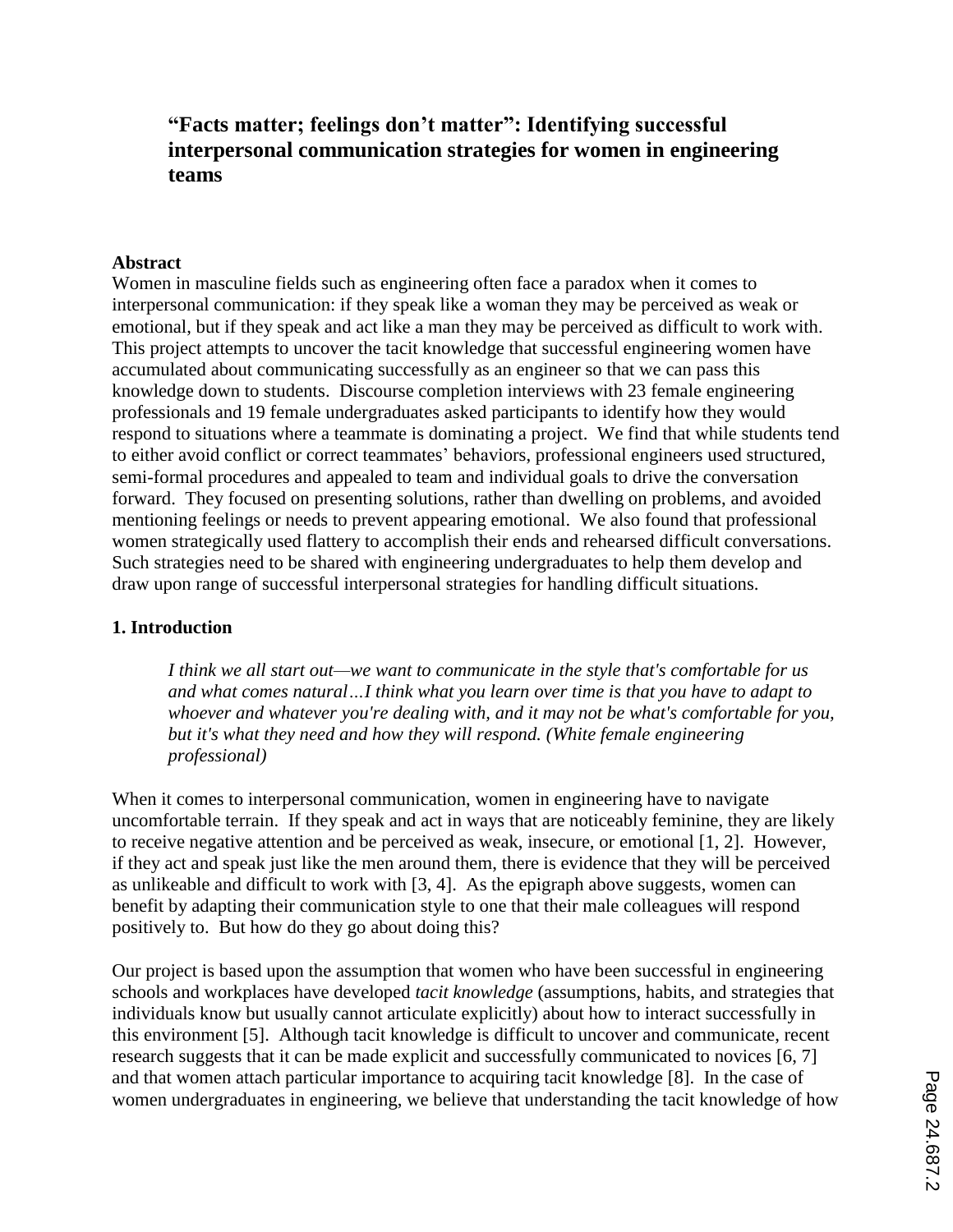and when to address the problems that seem to be systemic in the undergraduate engineering experience will help them persist in their educational and later, workforce, careers.

Consequently, we are working to uncover the tacit knowledge that successful professional engineering women possess about how to communicate in engineering environments. In this particular stage of our project, we focus on tacit knowledge for interacting with domineering teammates who take over a project. We concentrate on this particular problem because over half of the engineering undergraduates participating in an earlier stage of our project reported problems with "alpha," or domineering, teammates who dismissed their input or excluded them from participating. Since engineering women often cite the competitive climate of engineering as a reason for leaving the field [9, 10] and women often face this competitive climate when working on team projects [11-13], teaching women successful strategies for handling this competition seems likely to boost their self-efficacy.

In this paper we focus on tacit knowledge that successful female professionals have developed for handling domineering teammates, contrasting it with students' approaches to these problems. Our goal is to discover what tacit knowledge professionals have that students lack so we can develop resources that will help students better navigate these difficult situations. Such resources, we hope, will increase women's self-confidence in their abilities to persist in an engineering career, which is a common and troubling reason women cite for leaving the field [14, 15].

### **2. Methods**

### **2. 1 Overview:**

This study uses a methodology known as *discourse completion interview*. In a discourse completion interview, participants are given a specific problem situation and asked to describe exactly how they would respond, providing specific wording when possible. We also prompted participants with potential responses to the problem and asked them to comment on the merits and drawbacks of these responses. The goal was to find out as much detail as possible about specific word choices, interactional strategies, and variables that would affect participants' decisions on how to proceed.

Our discourse completion interviews were conducted in two stages. In the first stage, participants were asked to comment on general approaches to addressing the problem. In the second stage, we used the results from the earlier interviews to develop more specific wording and asked participants to comment on nuances in phrasing. Participants' comments on the pros and cons of similar—yet different—responses helped draw out tacit knowledge about what is and is not appropriate communication in engineering.

### **2.2 Participants:**

### *2.2.1 Professional participants*

Twenty-three female engineering professionals, all of whom had a least five years of professional experience (the average professional experience was 16 years), participated in this project. Of these, 17 were White, three African-American, two Native American, and one Hispanic. Professionals worked in a variety of sectors, including small private companies, large public corporations, and government. Of these 23 professionals, six participated in *stage one*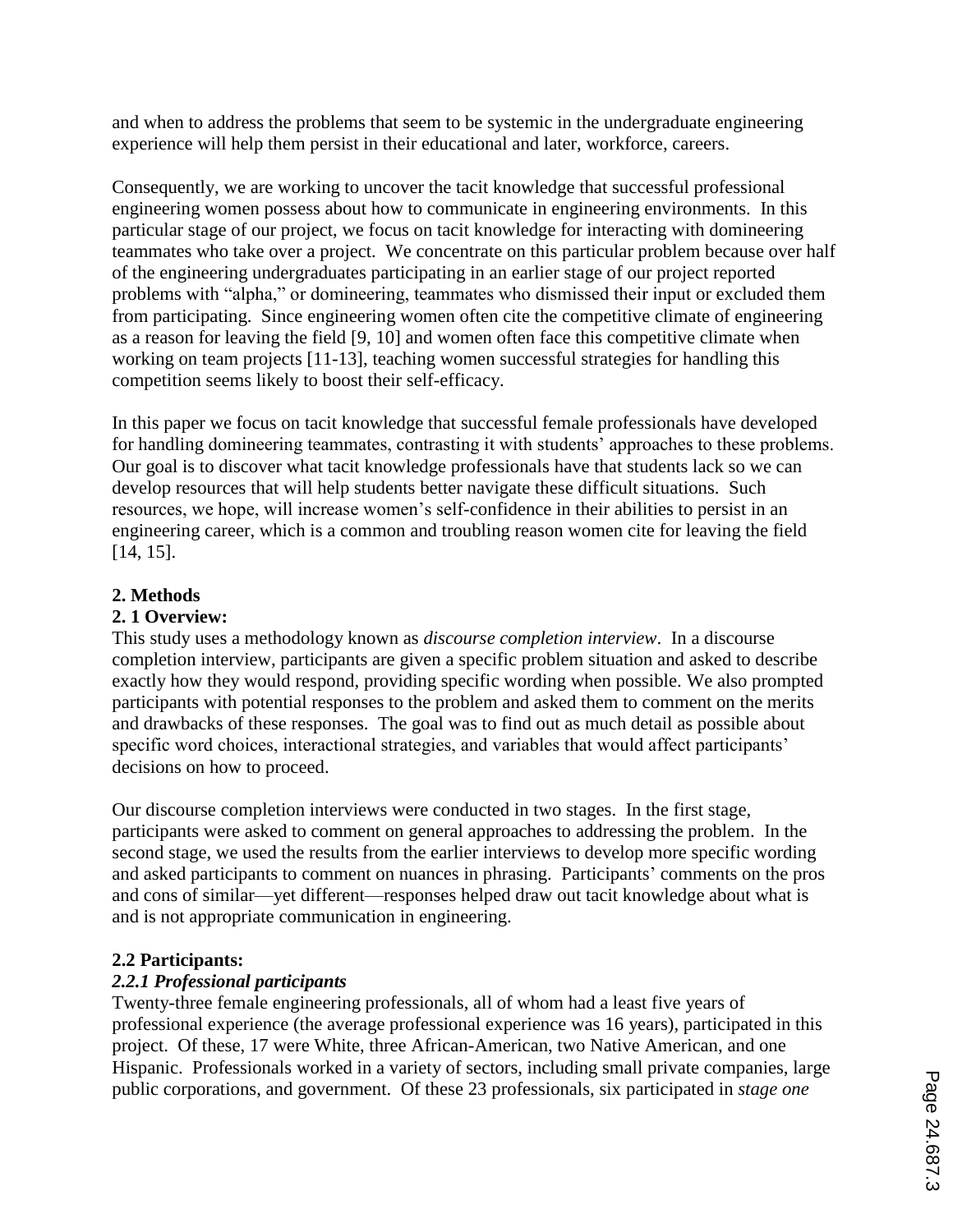(commenting on *general approaches* to the problem) and 17 in *stage two* (commenting on more *specific wording)*. All participants were native English speakers.

## *2.2.2 Student participants*

Nineteen female engineering undergraduates participated—seven in *stage one* (general approaches) and twelve in *stage two* (specific wording). The undergraduates were primarily juniors and seniors at a range of universities, including public and private research I universities and non-research universities from multiple geographic locations in the U.S. Of these students, six were White, four Asian, four Hispanic, three African-American, and two Native American. All participants were native English speakers.

## **2.3 Discourse completion scenarios**

From our prior research we pulled two scenarios representing two different types of domineering teammates and asked students and professionals to describe specifically how they would respond to the scenarios. We chose the *exclusion* scenario because such situations can have high negative consequences for students' learning and grades. We chose the *alpha guy* scenario because it represents a very common and highly frustrating situation that can also have negative consequences for students' grades. The scenarios are presented in students' own words with only slight modifications.

## *2.3.1 The exclusion scenario:*

I was on a three-person team with this guy who was very smart and I had so much respect for him. He knew our capstone professor and he knew the professor wanted to see certain things. So he took those important parts for himself and just divided the work up without asking. And when I asked him about it, he said "Don't worry about it. We just did it. We went to the lab and just finished it." He's really smart so I know he did a good job, but I'm upset about being left out.

# *2.3.2 The alpha guy scenario:*

My group had three people. One of the guys was very alpha male and caused a lot of problems because he kept saying, "Oh, yeah, we should do it this way." Every time I pointed out problems he was like "Well, I know better. We can use this really expensive steel or aluminum."

## *2.3.3 Responses to the scenarios*

In *stage one,* participants were asked to comment on general strategies for responding, such as

- Say nothing and spend the time you would have spent on the project studying
- Explain to your teammate how upset you are
- With the other teammate, talk to alpha guy outside of the group meeting and ask him to listen to other people's ideas.

In *stage two,* the responses were more specific. Participants were asked to comment on the pros and cons of different wording such as

- Talk to your teammate one-on-one: "I appreciate your work, but I feel excluded from the project. Can we proceed differently next time?'"
- Tell your teammate "I really appreciate your work, but I need to learn how to do this. Can we go over what you did so I can understand it?"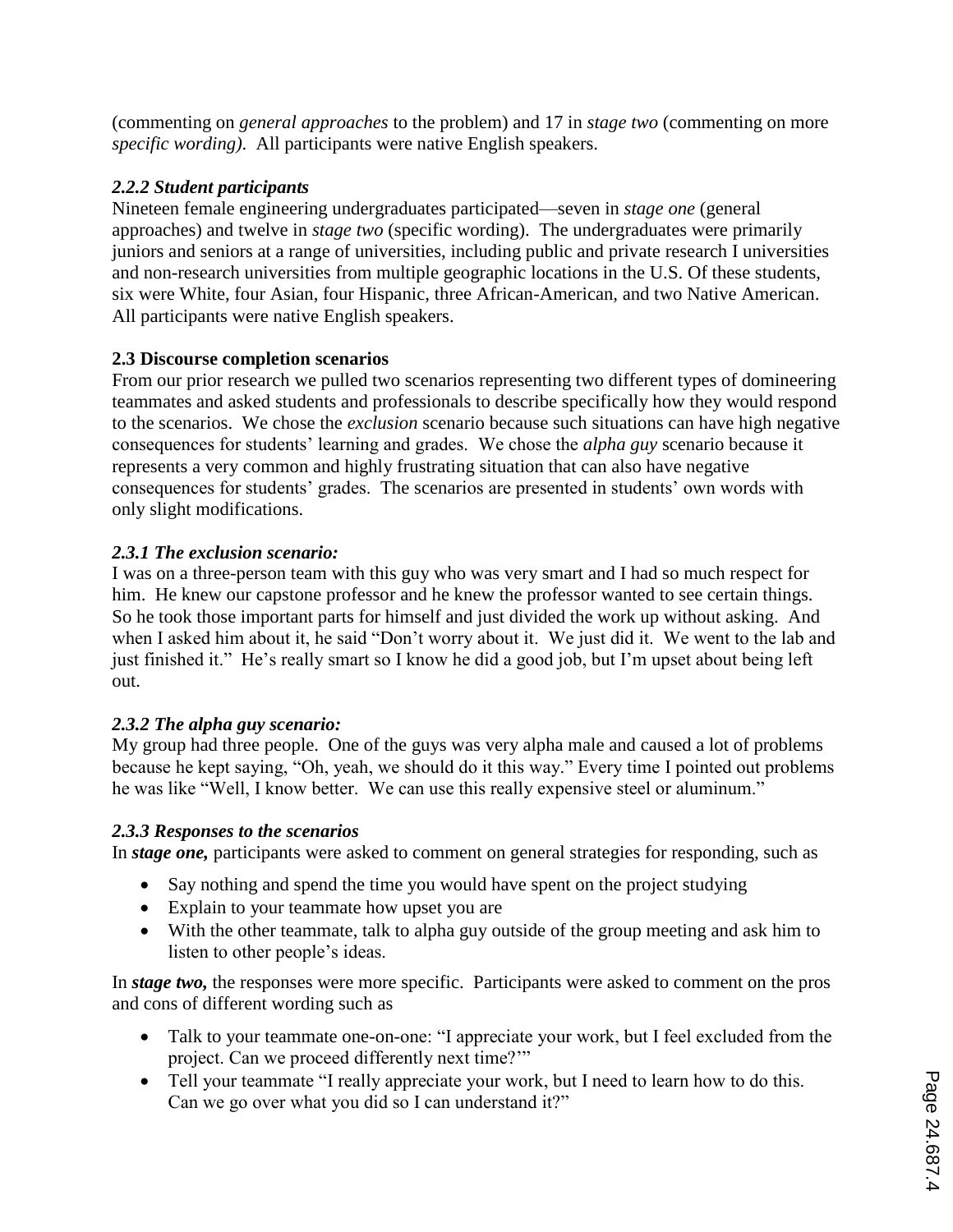- With the other teammate, talk to alpha guy outside of a group meeting and say "You aren't listening to other people's ideas. We have some disagreement in the group and you really need to hear what other people are saying."
- Say to alpha guy, "It sounds like you are really confident and passionate about this project, but I don't understand where you are coming from. I need you to explain to me why this is the right solution." Keep asking questions until he hopefully sees the problems with his approach.

### **2.4 Procedures:**

These two scenarios and the potential responses were among the materials participants received in advance of our interviews. Participants were asked in the interviews to identify the pros and cons of the different responses and supply us with what they found were the "right" answers to any of the scenarios. We also asked participants to reflect on whether or not there might have been a time when their responses would have been different. Finally, participants were asked if they had ever experienced similar situations. Participants received an honorarium for participating in the interviews and all IRB procedures at participating institutions were followed (IRB: HS12-318).

## **2.5 Analysis**

We used MaxQDA qualitative software to code the interviews for various patterns in participants' responses, using a loosely structured grounded theory methodology. However, we also attempted to quantify how common various trends in the responses occurred to give readers a sense of how to weight our findings and to draw out contrasts among our two groups. Since the interviews were open-ended (allowing us to discover a variety of nuanced approaches to these problems), the numbers we report reflect topics that naturally emerged from the conversation. These numbers are therefore not as high as they would be if participants had specifically been asked to comment on all of the topics. In other words, the fact that an interviewee did not mention a particular strategy or concern does not mean that they do not use the strategy or share that concern.

### **3. Results**

## **3.1 Participants have faced similar situations in school and the workplace**

Over three-fourths of the engineering professionals (19/23) and nearly one-half of the students (9/19) indicated that they had faced similar situations with dominating teammates, with many professionals saying that these situations are common in the workplace. These responses suggest that these scenarios are realistic and worth studying. The lower reporting among students is likely due to the fact that many students we interviewed had limited experience with teamwork.

### **3.2 Students often opted out of confrontation**

A common student response to the scenarios—particularly the exclusion scenario—was to do nothing for the time being. Over one-third (7/19) of female students said that they would not take any action for the time being with the "exclusion" scenario. Several students indicated they knew "do nothing" was the wrong answer, but it is realistically what they would have done.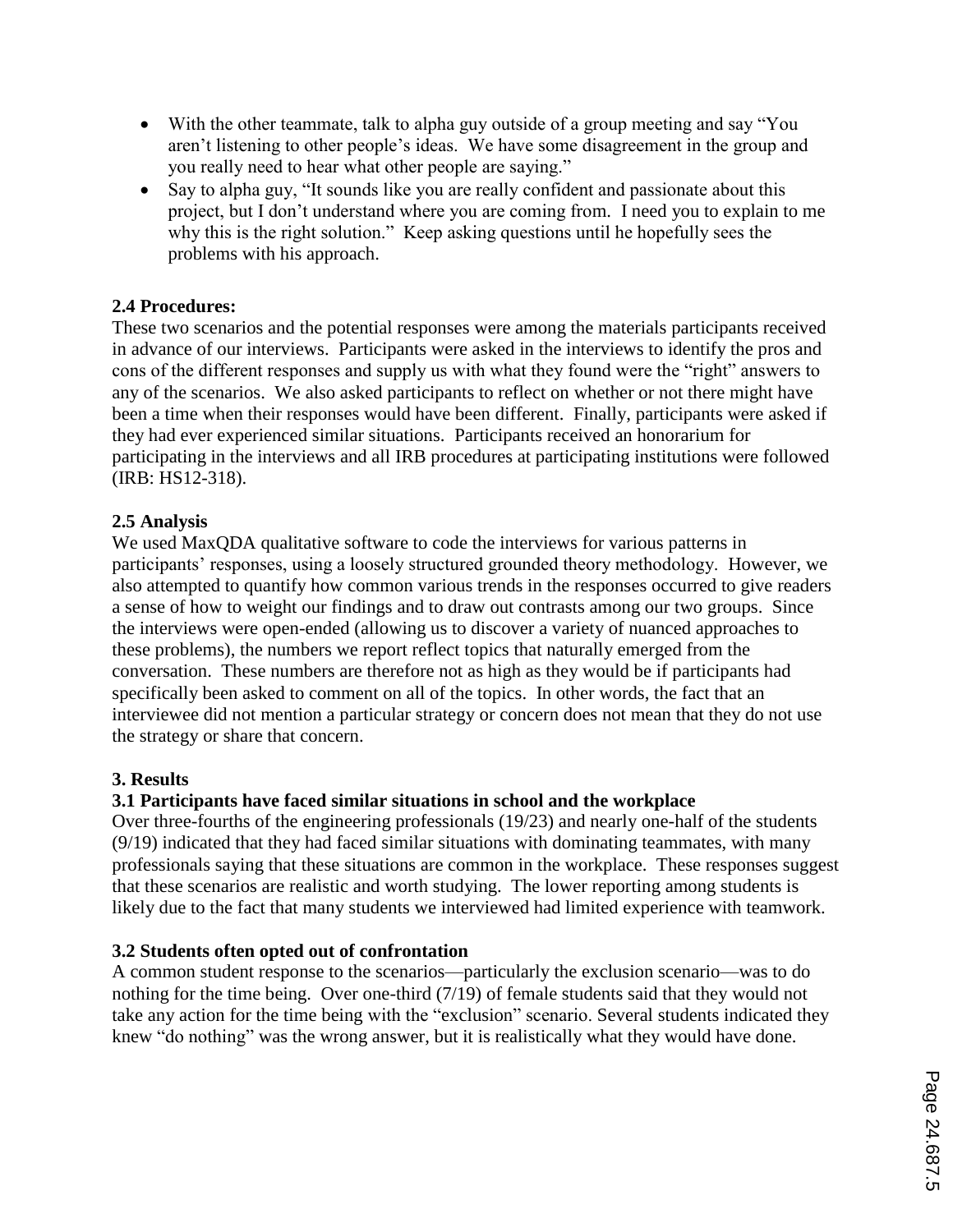I think I'm just one of those people who's not—**I don't like being too confrontational**….That's just how I am in general, which I guess is not really a good thing (Asian student)

I would want to go talk to the guy outside the group, but **realistically I don't know if I would've said anything**. (Hispanic student)

I'm just usually that middle-of-the-road kid that's like if you're the 4.0 student,…then I guess you know what you're doin' more than I know what I'm doin'…**I'm more of a let them kinda take the reins.** (African American student)

Usually, people that have that attitude, "We should do it this way; you should"—**I kinda just let them. I just let it slide off. It doesn't bother me too much**. I'll give my two cents in and try to make the most of it. (White student)

By contrast only one professional suggested that "do nothing" was a good option. Many professionals and some students revealed that in the past they would have said nothing, but they have learned the hard way the importance of speaking up:

I've done that before, not said anything, and tried to wait to see if that person would help me out, and they didn't. **It didn't get me anywhere.** (African American professional)

Well, this actually has happened to me before, and **I did [say nothing], but I would not do it again**....Yeah, the sooner you ask questions the better. (Hispanic student)

These findings reinforce the assumption that students need strategies for dealing with problematic behaviors in teams.

**3.3 When students did confront teammates, they focused on correcting behavioral issues** When students did say they would take action, over half (10/19) said they would confront the offending teammate over the perceived interpersonal violation, telling the teammate their behavior was not "right," "cool," or "fair." Their confrontations were motivated by a strong sense of "right" or appropriate behavior. In many cases, the students stopped at pointing out the offense:

I had to be forceful in saying, "**Look, you're making me angry. This isn't fair to me.**  You can't do this." (White student)

**"Well, you're rejecting everyone's ideas. You're not even giving everyone a chance. Who are you to—it's not fair** for your ideas to take hold while you reject our ideas. You should at least listen. We can be critical of your ideas, too, but at least have the decency to listen." (Asian student)

"**Look, there are other people here** that need to be involved and need to have some input also, *[laughs]* **you're not the only one here."** (Hispanic student)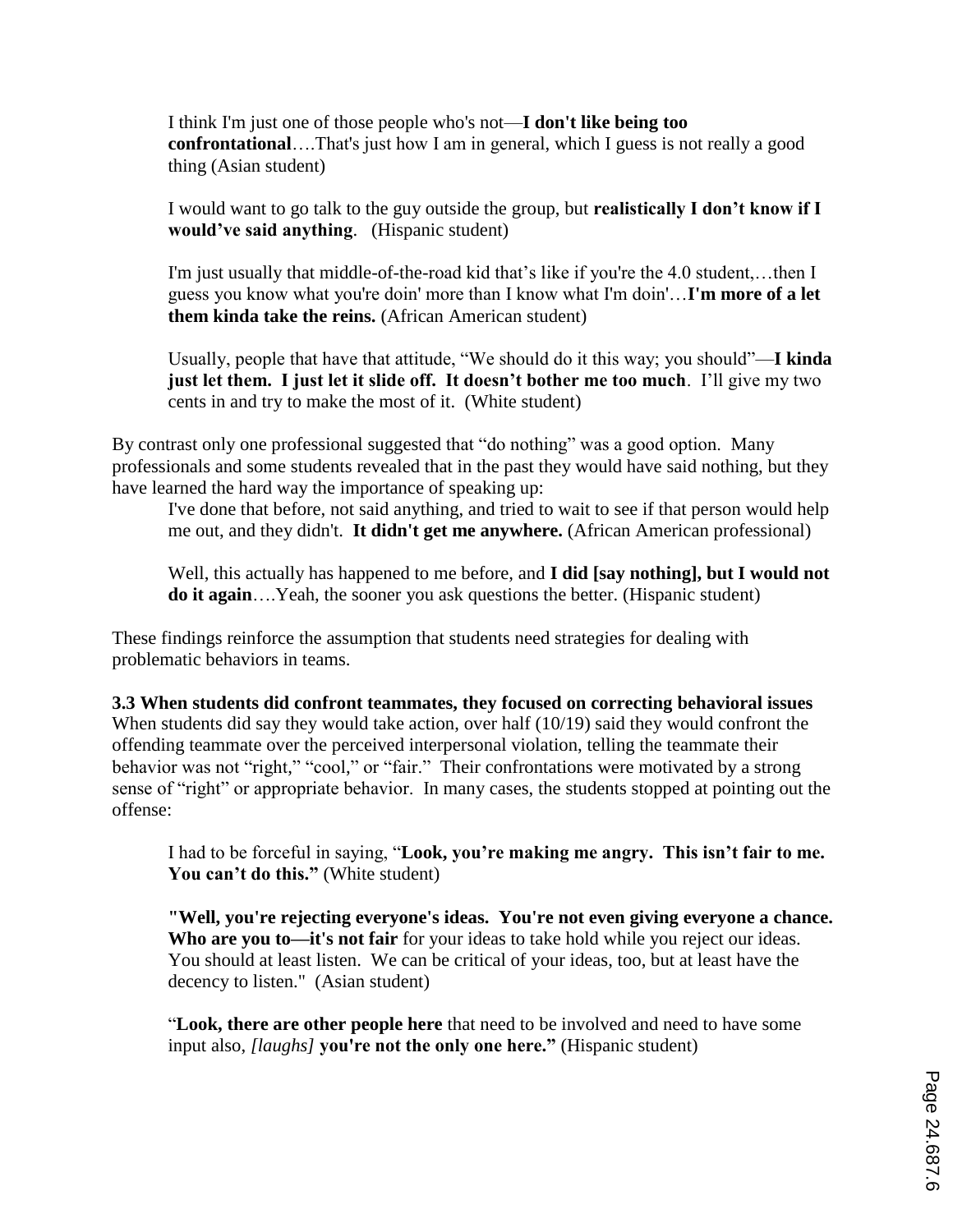I would probably say, **"You know what, you need to put your ego aside…"** (Hispanic student)

You just wanna let them know **it's not cool if you just take over everything** cuz we're supposed to be working together…. **You just need to be honest with them.** Because chances are, unless the person is really mean, then they're not gonna be like, "Well, I don't care that you feel excluded." (Native American student)

The students we interviewed tended to treat interpersonal relationships as a primary component of teamwork, emphasizing the importance of building relations and creating "team chemistry." Perhaps consequently, they often assumed that if they just pointed out problems with interpersonal behaviors—if they were just "honest" with their teammates—the problem teammate would be motivated to change his behavior.

By contrast, the professional women we interviewed tended to realize that pointing out problems in individuals' behaviors triggers counterproductive defensiveness. They also realized that not everyone is motivated to improve their interpersonal skills:

**They think, "If I tell them that they're being this annoying person, they'll stop being an annoying person,"** and really, you're just telling them they're an annoying person, and they're like, "Yeah. I know. I've always been that way, and I always will be, and thanks for pointing it out because now I feel like a jerk." (Native American professional)

**You have to expect them not to want to change.** (White professional)

**You don't want to be negative.** You don't want to come out and go, "You know, you're being a butt"… **Then he's going to shut down.** (White professional)

I think if you approach anybody in an approach that **"You're doing things wrong," or whatever, then they tend to be more defensive, and then you end up arguing more than you do trying to resolve the issue.** (White professional)

Thus, where students' interpersonal problem solving often relied upon pointing out problematic behaviors, professionals have learned that other approaches are needed because individuals may not understand how to change their behavior—or may not care to change. As one professional described her co-workers: "They're all strong headed, they all have their opinions, they don't want to be shown up, and they can't back down" (Hispanic professional). Such strong-headed people require tactics that do not directly point out flaws in their behaviors.

### **3.3 Professionals used structured procedures to facilitate difficult communication**

Whereas students tended to dwell on problematic interpersonal behaviors, over half of the professionals (13/23) recommended using structured or semi-structured procedures as impersonal tools for solving interpersonal problems. Procedures mentioned included formal brainstorming, thoroughly documenting pros and cons, systematically rotating leadership roles, and formally agreeing upon group responsibilities. In fact, several of the professionals noted that, had such procedures been in place, the student teams might not have encountered problems.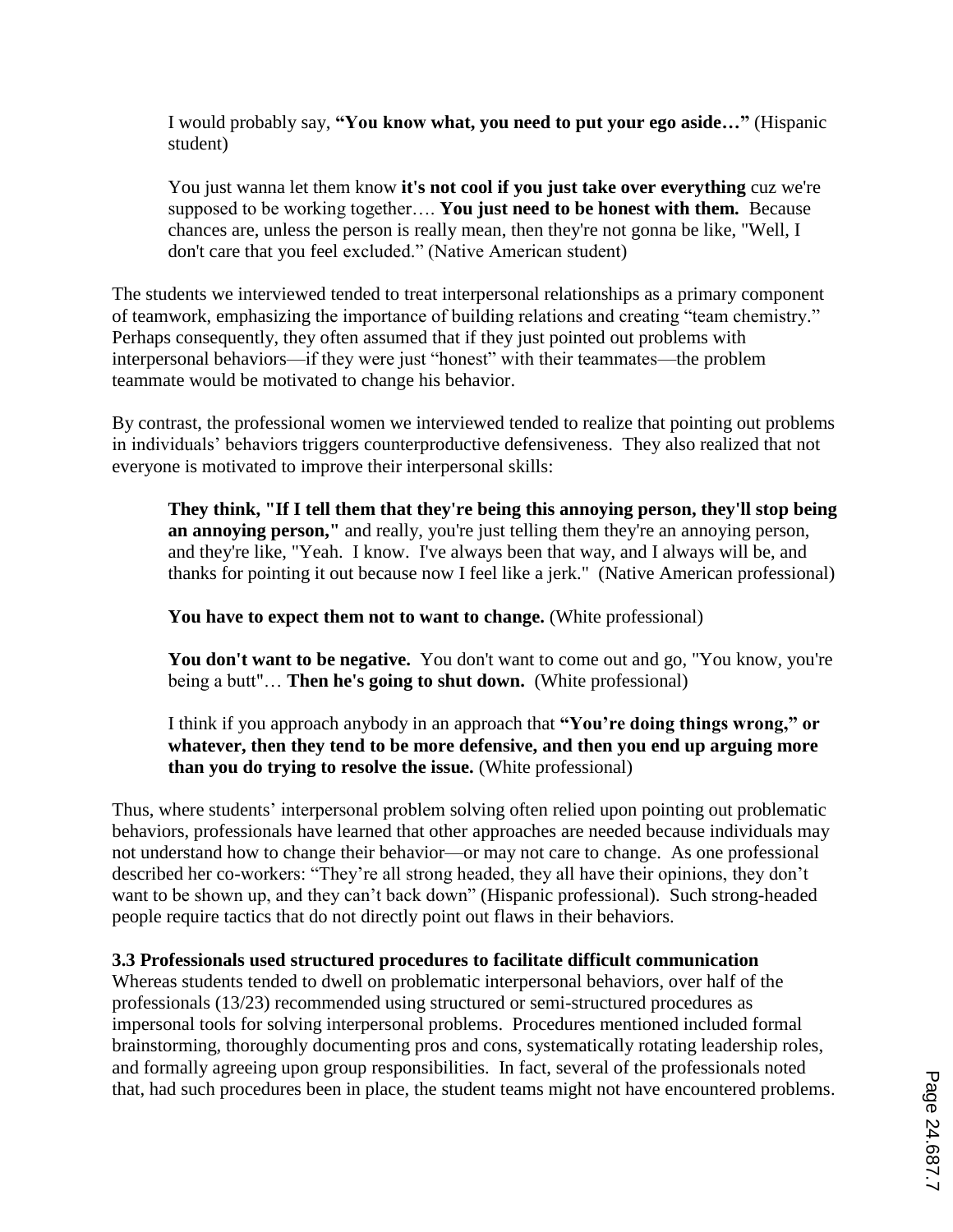One professional noted that the more difficult the behavior, the more important it is to have a process in place:

**The harder your communication with somebody, the worse it is personally, the more you have to formalize a process.** There's always a formal process for communication in the workplace anyway. There's always some planning time, some meeting. You have to formalize that. (White professional)

One reason that procedures may be so effective is that they influence future behavior rather than harp on past problems. For instance, one professional noted that formal brainstorming procedures "**driv[e] the conversation forward**" (White professional) by providing a means to hear from everyone in the group. Rather than focusing on interpersonal relationships, formal procedures can provide a mechanism for hashing out ideas.

By contrast, less than one-fourth of students (4/19) mentioned following formal procedures or establishing ground rules as a means for addressing team problems. Even when students did mention formal procedures, they primarily focused on procedures for delegating the work rather than establishing norms for group conversations or practices for making group decisions. A more common student approach was "just building relations" (White student) rather than attempting to establish a group infrastructure that could prevent problems before they occurred.

### **3.4 Professionals appealed to team and individual goals to solve interpersonal problems**

The procedures professionals recommended for structuring team communication often involved reflecting on team goals and priorities. Such priorities refocus the decision-making process and can encourage individuals to reconsider their behaviors without being explicitly corrected. For instance, several professionals noted that the team in the "exclusion" scenario needed to realize that the goal of the project is for everyone to learn. Once such a goal is agreed upon, it no longer makes sense for one individual to do all the work. Over one-fourth (6/23) of the professionals interviewed mentioned the importance of articulating goals and objectives in order to reach agreement.

I would—require is the wrong word, but use the **win-win negotiation skills to sit us all down and say, "What are we after here?** Are we after the good grade? Maybe, but ultimately we're all after this to learn something." (White professional)

Again, in those cases, and I think this is one of the things that's helped me get into a team leadership position, **is really trying to help everybody step back.** Say, "Okay, let's as a team, **let's talk about what we're looking to get out of this project…**. Let's make sure that we're meeting each of those key priorities," and we may even go through some rating and ranking of those to make sure that, while this may be nice to have, we really have to meet this need. (White professional)

By contrast, only one student mentioned the importance of a team agreeing upon shared goals.

Articulating individual, or personal, goals also seemed to be a legitimate strategy. Several professionals indicated that individuals should try to clearly identify for themselves their personal goals for a project before attempting to trouble-shoot an interpersonal conflict. Others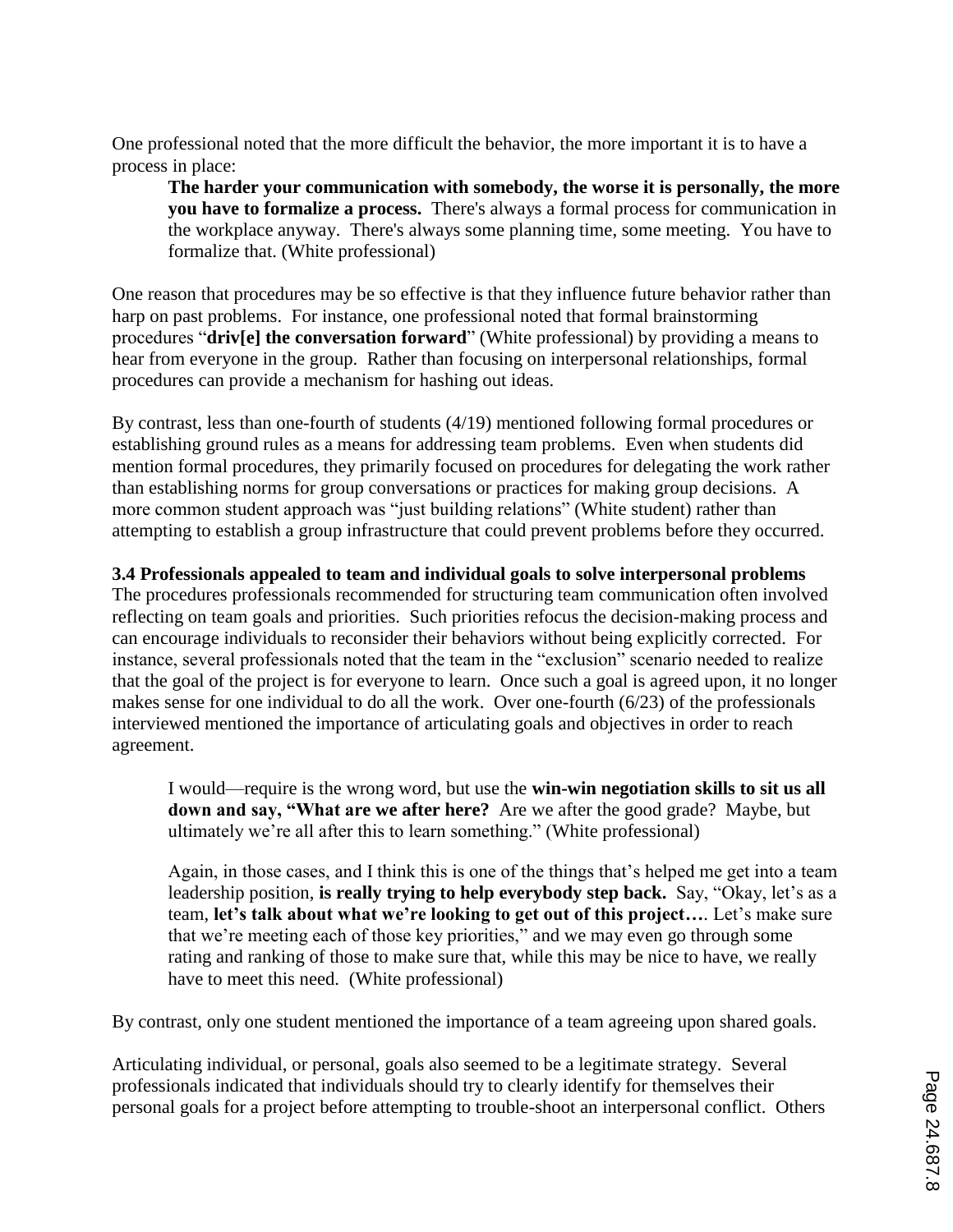indicated that they would ask their teammate for assistance in achieving their personal goals of learning and visibility:

You have to bring it from your perspective, so you'd say, "**I think this would really help me grow in these areas,**" and say, "I know that I'm not strong in this, and I want to work on this. You can help me, but I think it will benefit me to do this. (White professional)

Instead of pointing to someone and saying, "You're doing this and it's making me mad," just pointing out all the positive things about a person, the work they do and saying, "I feel like I'm not getting enough of my input into this project and **I need some visibility here for my own development."** It's a phenomenal strategy and it's amazing how well it works. (White professional)

#### **3.5 Professionals advised appealing to egos to defuse defensive behavior**

One of the biggest surprises for us in this research was how often the professional women we interviewed stated that they had learned the importance of stroking egos. Over one third (8/23) described using flattery as a strategy for dealing with headstrong individuals:

Ten years ago, I wouldn't have said this. I would've said this is shenanigans, but there's a way to kind of word things to a person and just kinda make them feel good. Like, you're—how do I say this—to kind of appeal to somebody's ego and say, "You've got such great ideas and you're so passionate about this work and that's really appreciated. Sometimes I think you're overlooking my thoughts." **Ten years ago, I would've been like, "That's bologna. You've gotta go in there and just tell somebody they're wrong," but really you get more results by being positive with people and, like I said, sort of appealing to their ego and pointing out the things that they've done well** also, and then segue into the fact that maybe you've got some issues with them dominating a project. (White professional)

Yeah, I like first playing up to the ego. Confident, passionate. "You really care about it." (White professional)

A lot of times, with men, you have to make them feel like they—or dominant men, you have to make them feel—**make them feel like you really want to learn from them. That makes them more compelled to give you information,** compared to you being the smarter one or you know everything**….** I mean that makes them feel more comfortable sometimes. (African American professional)

By contrast, only two students mentioned using ego-stroking, and neither discussed it in any detail. One professional did question the ego-stroking strategy as trying to "fluff them up before you work with them on what the problem is" (White professional). However, even this professional stated that she would begin by complimenting the domineering teammate's idea.

#### **3.6 Professionals avoided mentioning feelings or needs**

Focusing on team goals and following structured procedures seemed to help professionals avoid the emotional appeals that seemed to characterize undergraduates' responses. In contrast to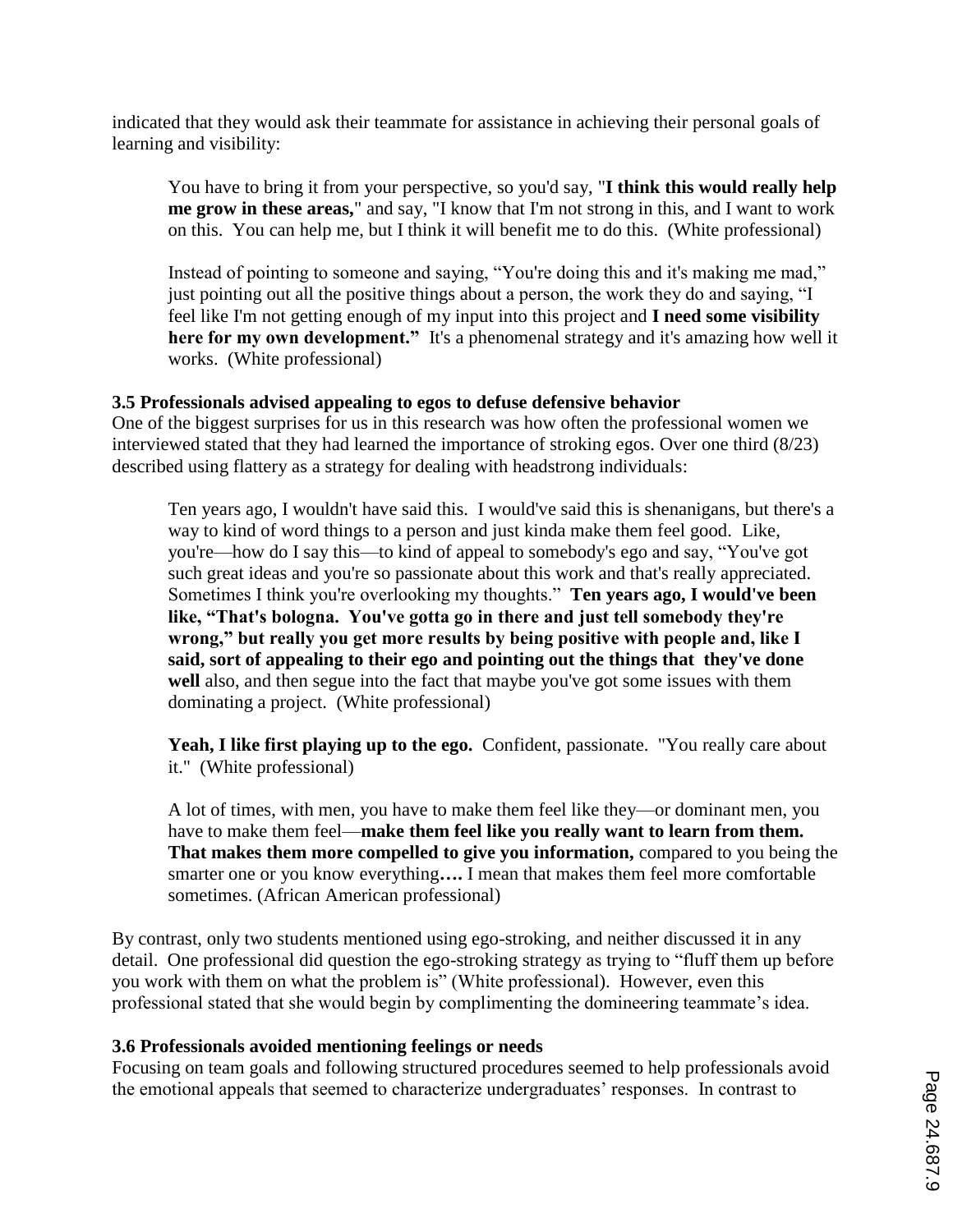students who might tell their teammates that they were angry or upset, 30% of the female professionals (7/23) explicitly stated that women should avoid mentioning feelings or emotions.

You can't say, "I feel excluded from the project…." Who cares? **Why does he care if you feel excluded from the project?** ….Feelings don't matter, especially in engineering….**Facts matter. Feelings don't matter.** (White professional)

She shouldn't say, "But I feel excluded." It's not—when you're dealing with men, **how you feel isn't important.** That's a female thing, too. I feel hurt. I feel. They don't care, and that's putting you in a box that you don't need to be in. (White professional)

What I've learned is that I would have to **take the emotion out of it**…. I think emotion makes you look a little weaker too. That's one of the things I've learned: Go in. **Be rational. Have examples….Keep it not personal.** (White professional)

If you can keep it with **thought processes and not feelings** like, "I feel left out." **I don't think they know what to do with feelings**. (White professional)

This advice is consistent with results from other parts of our project which found that engineering professionals were less likely than students to select feelings-based statements to resolve a conflict. This finding is intriguing because it contradicts conflict management advice that recommends using "I" statements and beginning confrontations with "I feel…" to avoid assigning blame. While three of the professionals we interviewed appeared to use feeling statements in this non-blaming way, the weight of our evidence suggests that feeling statements go against an engineering ethos of fact- and data-based rationality.

Three of the professionals mentioned that they specifically tried to avoid using the word "need": **I was counseled strongly that women tend to say "I need" a lot,** and the person who told me didn't necessarily tell me what to substitute—*[chuckles]*—but just warned that we shouldn't be saying, "I need, I need, I need." (White professional)

I don't know that I'd necessarily use that expression, "I need you to explain to me," because that sounds like a defensive—**to me, that sounds like a defensive statement. (**White professional)

In place of a phrase such as "I need you to explain it to me" these women suggested *"Please explain it to me"* or *"It is important that I learn this."* In general, these women seemed to suggest eliminating phrases from their vocabulary that imply any kind of weakness.

### **3.7 Professionals rehearsed difficult conversations**

Although only four of the professionals (17%) mentioned rehearsing difficult conversations, we find this strategy noteworthy since none of the students mentioned practicing conversations in advance. We suspect that students believe they should be able to handle such situations, and it would be eye-opening for them to learn that some experienced engineers prepare these conversations in advance: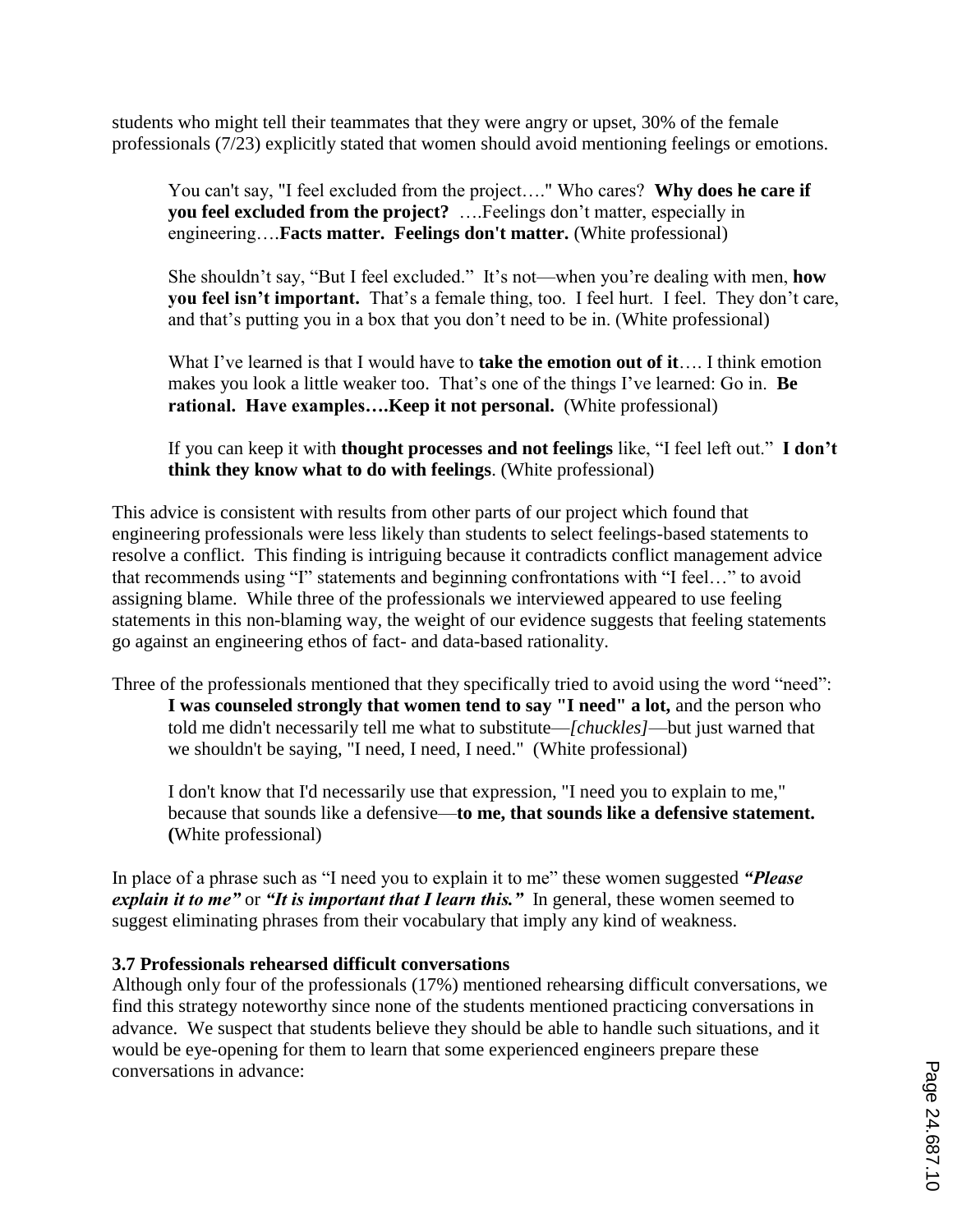Me personally, I have to think about it. I actually have to kinda run through scenarios of, if I say this and they say that, how do I respond, so that I at least have a game plan. If it goes well, here's our end result. If it goes poorly, I'm not blindsided. **I always kinda have a little bit of a self-talk to myself about it.** (White professional)

Just trying to play it out loud and then telling myself, "Oh, wait, wait. Don't use that word. Okay, start over…." " and I'll be talking to myself because you can hear how your flow starts to—you get at ease with the topic or whatever, and then something will pop out that you know is not gonna be conducive to your end goal. **Then you can correct yourself before you actually do it for real.** If I don't spend that time ahead of time, sometimes I get lucky and it works well, and sometimes it doesn't, but when I spend the time…. I think most of the time I'm much more likely to be successful. Even when I'm not, I feel like I did what I could have. (White professional)

#### **3.8 Professionals cautioned against making assumptions about individual's behaviors**

One-third (8/24) of the professionals mentioned that domineering teammates may be unaware that they have done anything wrong. For instance, several professionals mentioned that the teammate who completed the project in the "exclusion" scenario may have thought he had done a good deed by saving his teammates time. Others noted that conflicts may just reflect differences in communication styles and not any substantive disagreement.

What you have to do, I think, as a student is realize that the person, one, may not realize they're doing it because they have as little experience as you do. **It may be unintentional.** (White professional)

Giving the problem teammate the benefit of the doubt helped these professionals avoid emotional responses to the situations. Many professionals also stated that the first step in trouble-shooting the problem should be to find out why the teammate acted as he did since the way one would approach an individual who thought he was helping by completing the project on his own would be different than the approach to an individual who did not trust others.

#### **3.9 Best solutions**

#### *3.9.1 Best solutions: the exclusion scenario*

For the exclusion scenario, 80% of the professionals and 73% of students in stage two incorporated some element of the following option into their response:

Tell your teammate "I really appreciate your work, but I need to learn how to do this. Can we go over what you did so I can understand it?"

The most common modifications to this solution were (1) first ask the teammate *why* he proceeded as he did; (2) articulate team goals, such as learning the content or learning to work as a team; and (3) eliminate the phrase "I need." One professional added that she would also emphasize the skills she brought to the project.

Many professionals moreover noted that if the project had followed good management principles from the beginning—such as creating a task schedule—this problem would never have been encountered.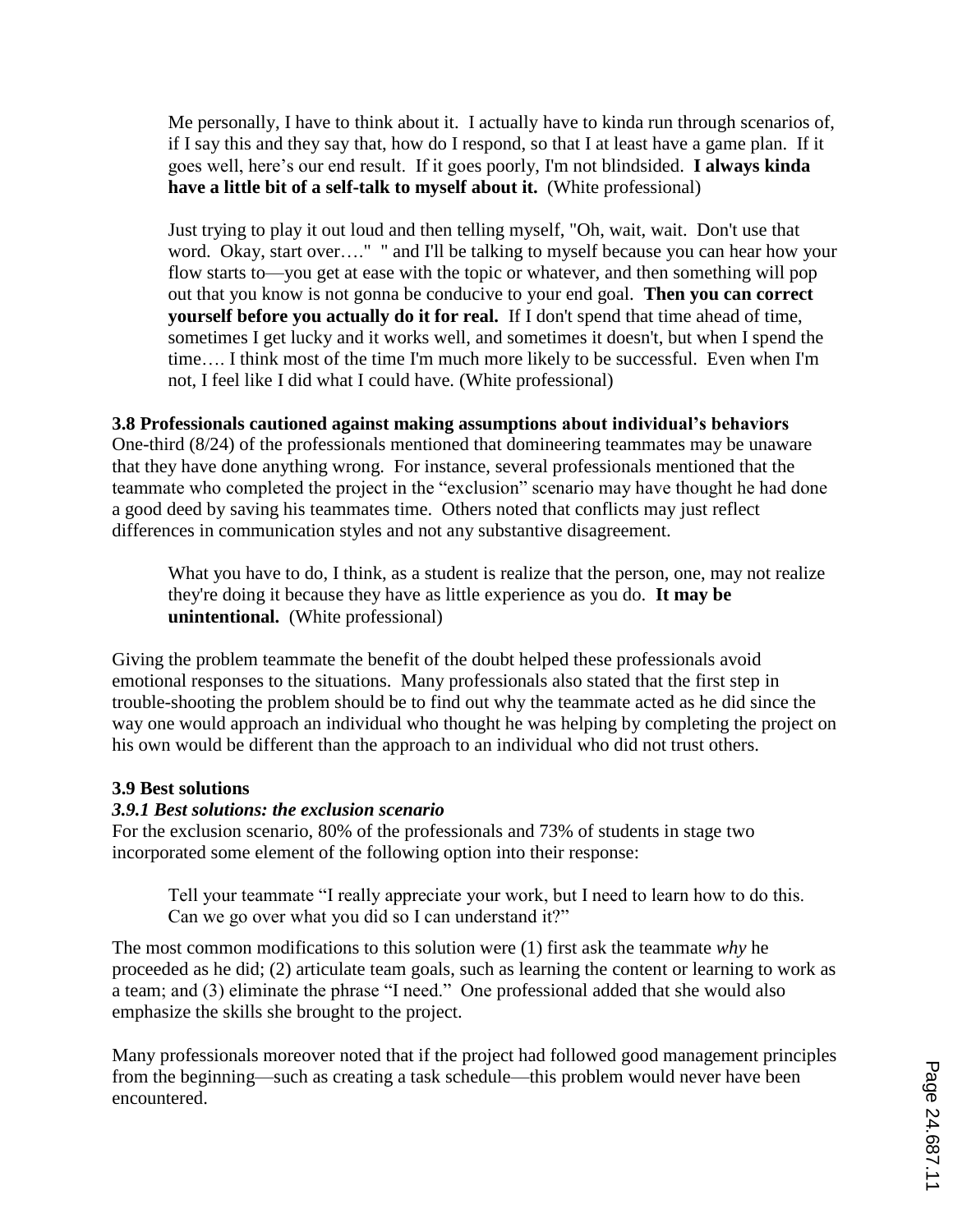#### *3.9.2 Best solutions: the "alpha guy" scenario*

For the alpha guy scenario, 80% of the professionals and 50% of the students in stage two incorporated some element of the following option into their response:

Say to alpha guy, "It sounds like you are really confident and passionate about this project, but I don't understand where you are coming from. I need you to explain to me why this is the right solution." Keep asking questions until he hopefully sees the problems with his approach.

The most common modification to this solution was to adopt a semi-formal procedure for discussing the pros and cons of alternative approaches. Many emphasized that it would be unproductive to simply focus on what was wrong with alpha guy's approach without proposing alternatives. As one professional noted, focusing on alternatives avoids forcing the alpha teammate to admit he was wrong, which could trigger counterproductive defensive behaviors, but instead can let him participate in a discussion that points out why another solution is better.

#### **4. Discussion**

This project found that dealing with domineering teammates is a common situation in both professional and student work, and professional engineering women have developed often sophisticated and nuanced tacit knowledge for handling these situations. Where professional women invoked structured procedures and discussed team and individual goals as ways to move problems out of the affective, interpersonal dimension, students tended to either avoid problems or focus on correcting interpersonal behaviors.

Students' emotional approaches to interpersonal conflict often put them at odds with an engineering ethos of rational decision-making where feelings and emotions are perceived as irrelevant—a finding supported by other sources [16]. The professional women we interviewed had mostly developed a reservoir of tacit knowledge about how to handle interpersonal interactions that avoided emotional appeals and direct challenges about behavior. Instead, professionals focused on developing a team infrastructure that could allow them to change behaviors without correcting them. This infrastructure included instituting structured procedures—such as formal brainstorming in which everyone on the team weighs in with ideas—and articulating team goals.

The finding that most surprised us was how many professional women had learned to appeal to the egos of difficult teammates in order to influence their behaviors. In many ways, this egostroking strategy plays into the culture of engineering, which has been found to favor selfpromotional communication styles in which individuals assert their competence and avoid mentioning weaknesses. [1, 17-19]. Self-promotional communication is strongly associated with masculinity [2, 20, 21] and women who self-promote typically face social sanctions for doing so [3, 4, 22]. It may be that ego-stroking is a necessary strategy for women to adopt in an environment where masculine boasting is the norm. Future research is needed to determine how widespread ego-stroking is and what drawbacks there are to this strategy, particularly given that self-promotional behaviors have been found to have negative consequences for learning and teamwork [17, 23].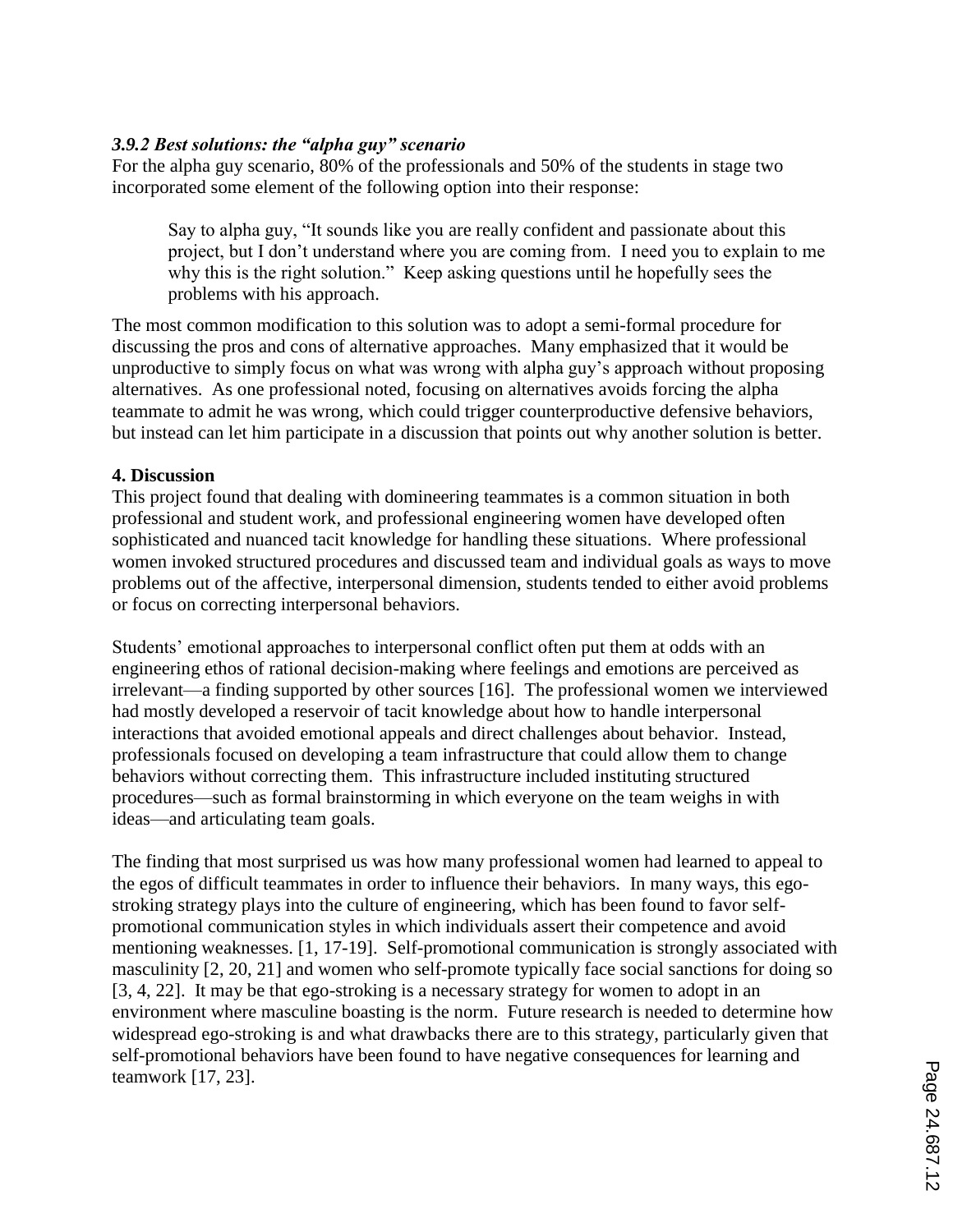Some professionals had also developed a strong awareness of words to avoid—including the word "feelings" and the phrase "I need"—in order to avoid appearing weak. Several professionals found that they had to practice difficult conversations in order to choose the correct words and eliminate emotion from their responses.

Our findings are limited by our small sample size and the open-ended nature of our interviews. This open-endedness does not allow us to determine if the failure to mention a particular strategy means the participant does not use this strategy—or if she merely did not think to mention it. Additional research is needed to further determine how applicable, widespread, and trustworthy the advice we have uncovered is.

Research on stereotype threat suggests that even reading examples of individuals who have performed successfully can be enough to reduce the anxiety and negative impacts of stereotype threat for students [24]. We hope that by providing examples of how successful women engineers have navigated difficult situations such as domineering teammates, we will help reduce the anxiety students feel in such situations. We do not, however, mean to suggest that engineering women should uncritically adopt all of the strategies we have uncovered here: there is an argument to be made for changing a culture rather than adapting to it. But the more information individuals have about the rules and expectations of an environment—and the more examples they have of successful ways to negotiate this environment—the more informed decisions they will be able to make and the better they will be able to present themselves as a competent and confident engineer.

#### **5. Acknowledgments**

This material is based upon work supported by the National Science Foundation under Grant No. 1262274. Any opinions, findings, and conclusions or recommendations expressed in this material are those of the author(s) and do not necessarily reflect the views of the National Science Foundation."

### **6. Works Cited**

- 1. McIlwee, J.S. and J.G. Robinson, *Women in engineering; Gender, Power, and Workplace culture*1992, Albany, NY: SUNY Press.
- 2. Wolfe, J. and E. Powell, *Biases in interpersonal communication: How engineering students perceive gender typical speech acts in teamwork.* Journal of Engineering Education, 2009. 98(1): p. 5-16.
- 3. Bowles, H.R., L. Babcock, and L. Lai, *Social incentives for gender differences in the propensity to initiate negotiations:sometimes it does hurt to ask.* Organizational Behavior and Human Decision Processes, 2007. 103: p. 84-103.
- 4. Phelan, J.E., C.A. Moss-Racusin, and L.A. Rudman, *Competent Yet Out In The Cold: Shifting Criteria For Hiring Reflect Backlash Toward Agentic Women.* Psychology of Women Quarterly, 2008. 32: p. 406-413.
- 5. Linde, C., *Narrative and social tacit knowledge* Journal of Knowledge Management, 2001. 5(2): p. 160- 171.
- 6. Clarke, T., *The Development of a Tacit Knowledge Spectrum Based on the Interrelationships between Tacit and Explicit Knowledge* in *Art & Design*2010, University of Wales Institute: Cardiff.
- 7. Wolfe, J., C. Britt, and K. Alexander, *Teaching the IMRaD Genre: Sentence-Combining and Pattern Practice Revisited.* Journal of Business and Technical Communication, 2011. 25(2): p. 119-158.